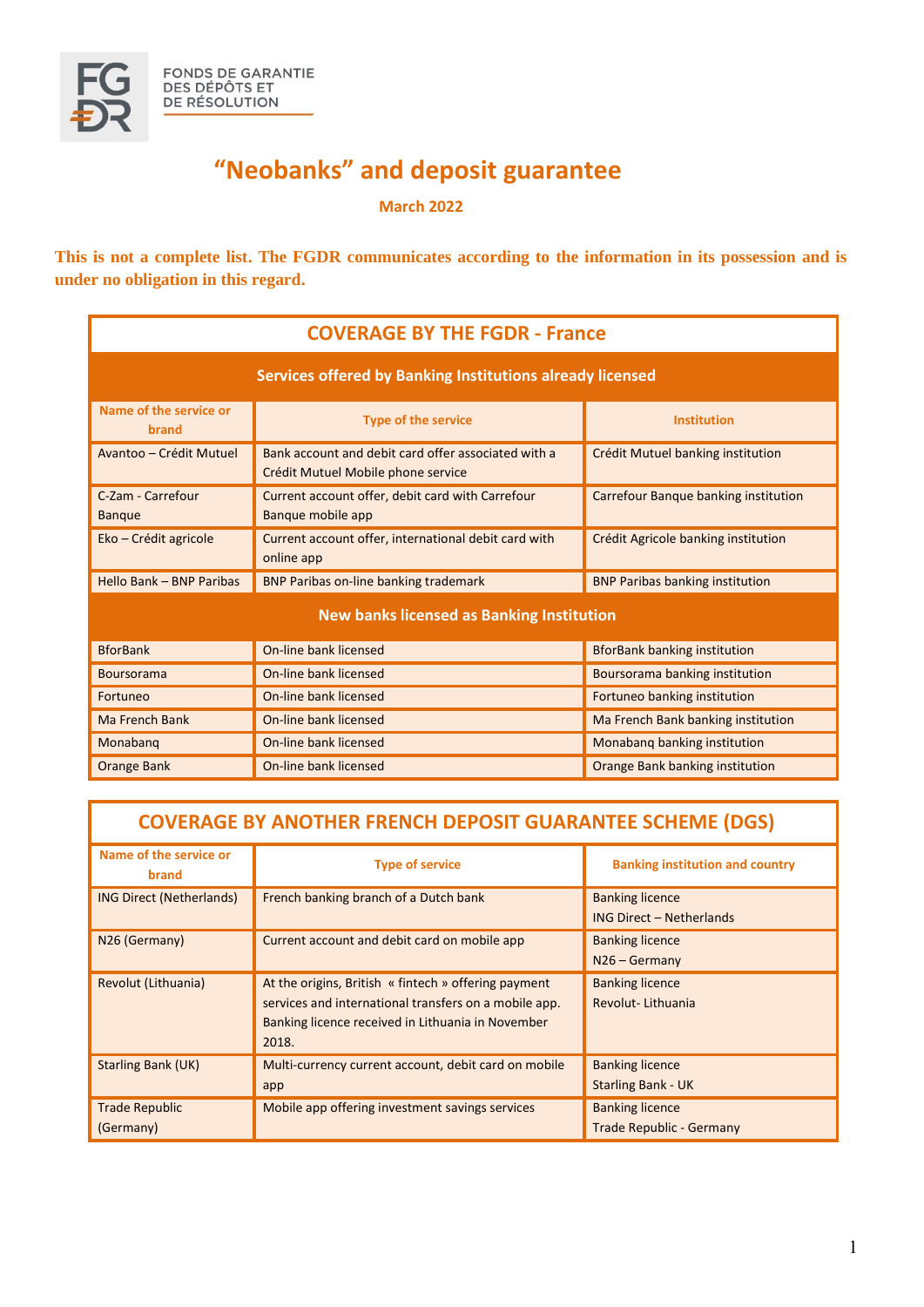

## **NOT COVERED BY THE DEPOSIT GUARANTEE SCHEME**

**NO DEPOSIT GUARANTEE SCHEME OR OTHER PROTECTION SCHEME:**

**Clients of a digital banking service are responsible for consulting the legal notice and, in particular, the legal form of the institution before completing a transaction.**

| Name of the service<br>or brand        | Type of service or institution                                                                                                                                                                                                                      |  |
|----------------------------------------|-----------------------------------------------------------------------------------------------------------------------------------------------------------------------------------------------------------------------------------------------------|--|
| Adyen                                  | Dutch company of financial service specialised in the electronic payment created in 2006                                                                                                                                                            |  |
| <b>Blank</b><br>https://www.blank.app/ | Professional application<br>Registered with the ACPR as an agent of the SFPMEI (89948) - supported by the Crédit Agricole Group                                                                                                                     |  |
| Cashbee                                | Payment institution licenced- application that allows to open savings accounts with the institution<br>My Money Bank (which adheres to the FGDR under the deposit guarantee - May 2021).                                                            |  |
| Green Got                              | Proposes a "Green" current account to reduce the carbon footprint.<br>In development in April 2021.<br>Institution registered with ORIAS and Insurance and Reinsurance Broker under number<br>21000544.                                             |  |
| Hélios Banque                          | Intermediary in banking operations and payment services registered with ORIAS.<br>Technological partnership with SolarisBank, a German bank institution covered by the German<br>Deposit Guarantee Fund (May 2021).                                 |  |
| Klarna                                 | Swedish fintech since 2005.<br>Klarna offers online factoring solutions, and has since 2018 a bank licence under the name of<br>Klarna Bank.                                                                                                        |  |
| Lydia                                  | "Fintech" that develops person-to-person payment services on a mobile app (2019).                                                                                                                                                                   |  |
| Lyf Pay                                | « Increased mobile payment » services (between individuals, contactless or to pay without<br>checkout).                                                                                                                                             |  |
| Nickel Account                         | Payment card service.<br>Payment institution licenced. No bank licence even if the Nickel Account belongs to the BNP<br>Paribas group.                                                                                                              |  |
| Only One<br>https://onlyonecard.eu/    | Independent and digital Fintech that combines the banking world with an eco-responsible<br>approach. Launches a «positive impact account » in April 2021.<br>Uses a payment service provider approved by the ACPR (Treezor Company: 16798)- Amounts |  |
|                                        | restricted to a credit institution.                                                                                                                                                                                                                 |  |
| Paylib                                 | Mobile payment app, which includes an instant transfer functionality for all investors.                                                                                                                                                             |  |
| PixPay                                 | Fintech which develops a mobile account for young people with a Mastercard (since sept 2019).                                                                                                                                                       |  |
| Pumpkin                                | Created in 2014, this French start-up from Lille, offered the possibility to open a current account<br>with a Mastercard.<br>Others services available : discounts from online merchants by refunds.                                                |  |
| Qonto                                  | Presented itself as "PME neobank".<br>Licensed by the ACPR as payment institution (2020)                                                                                                                                                            |  |
| Shine<br>https://www.shine.fr/         | Online account to support self-employed and small businesses.<br>Registered in the Trade and Companies Register, also registered by the ACPR (828701557) as<br>payment services agent of Treezor.                                                   |  |
| Spendesk                               | Created in 2016, Spendesk is a French start-up specialised in the management of payment means<br>for employees of companies.                                                                                                                        |  |